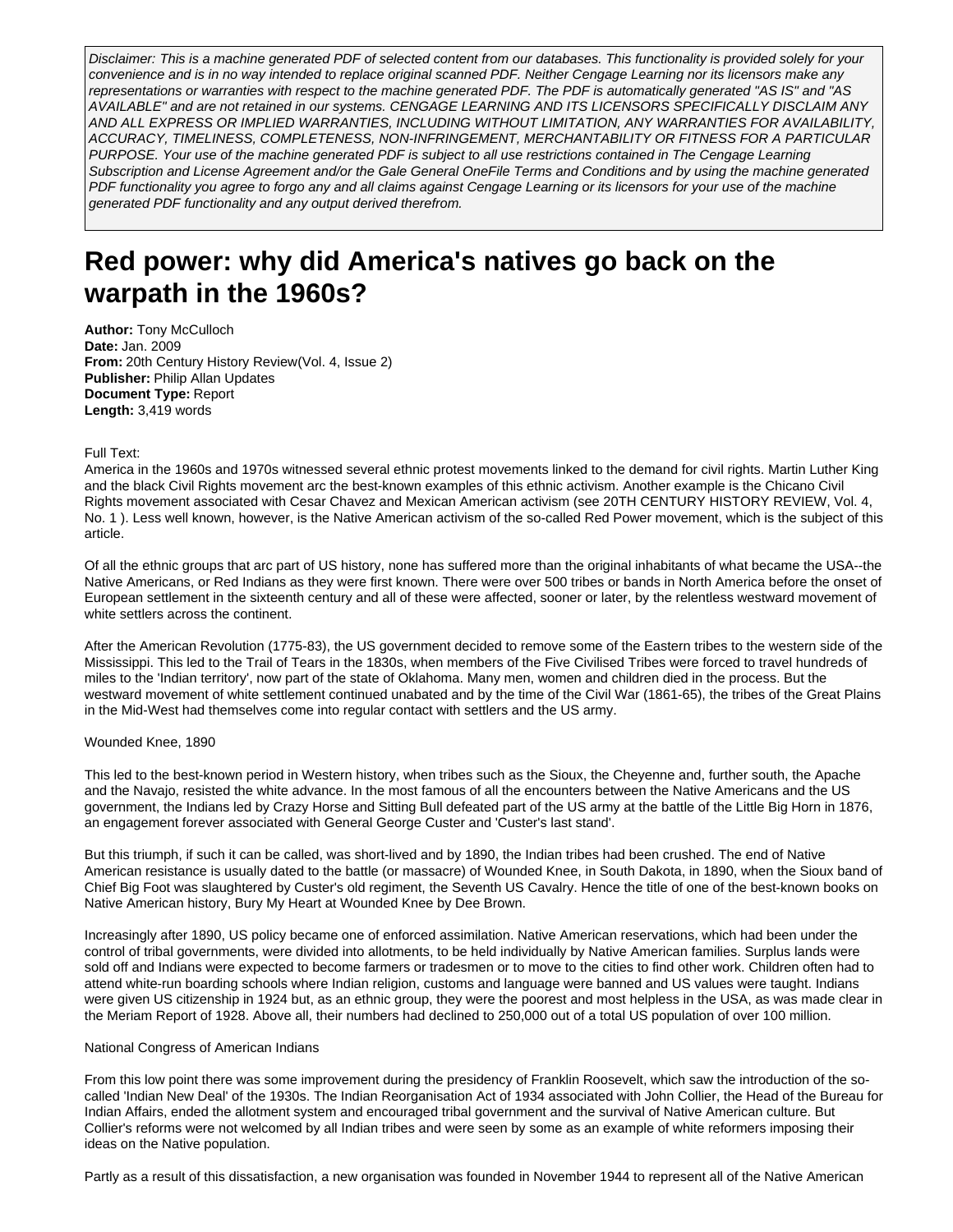tribes, including the Inuits (formerly known as Eskimos) of Alaska. The National Congress of American Indians (NCAI) established its headquarters in Washington DC and aimed to act as a pressure group on US government policy. It had some success but in 1953, during the Eisenhower administration, Congress passed House Concurrent Resolution 108, which led to the onset of 'termination'- the policy of terminating federal responsibility for Native American affairs and transferring them to the state governments, many of whom were even less sympathetic towards Indian grievances than the federal government in Washington.

## 'We, the Indian People', 1961

This was the situation that led to the increase in Indian activism in the 1960s, an early indication of which was the 'Declaration of Indian Purpose' drawn up by the American Indian Conference held at the University of Chicago in June 1961. Consciously echoing the words of the American Declaration of Independence 185 years earlier, the Native American Declaration stated:

In order to give due recognition to certain basic philosophies by which the Indian people and all other people endeavour to live, We, the Indian people must be governed by high principles and laws in a democratic manner, with a right to choose our own way of life.

The conference consisted of 420 Indians from 67 tribes. It called for reforms that would improve Native American education, housing, welfare and economic development but its main theme was the need for 'self determination'--the right of Native Americans to participate fully in decisions made about them.

The National Indian Youth Council (NIYC) in Gallup, New Mexico, was also founded in 1961. Its aim was to secure equal opportunities for Native Americans and it paralleled similar youth organisations in the wider civil rights movement. Its president, Melvin Thorn, spoke at the American Indian Conference on Poverty, Washington DC, in May 1964 and pointed out that young people had most at stake in the future development of Native Americans. He called for an end to government efforts to force Indians to assimilate into white culture and said that 'the responsibility to make decisions for ourselves must be placed in Indian hands'.

The Conference on Poverty helped to persuade the administration of President Lyndon B. Johnson that Indians should be included in the coverage of the Economic Opportunity Act of 1964, part of Johnson's 'Great Society' programme. However, the Indian Resources Development Bill of 1967 was felt by many Native American activists to be yet another example of government legislation that ignored the Indian viewpoint. In particular, the bill did not overturn House Resolution 108. As a result, a conference of Indian leaders summoned to Washington to approve the bill refused to do so and it was dropped.

On 6 March 1968, President Johnson sent a message to Congress calling for a new goal for Indians that would end the old debate about termination of Indian programmes and instead stress self-determination. On the same day he signed an executive order creating the National Council on Indian Opportunity, chaired by the vice-president and consisting of Indian members and government officials. Also in 1968, the Civil Rights Act concerned primarily with a fair housing policy for minority groups also extended the freedoms included in the bill of rights to Indians living on reservations.

## American Indian Movement

However, for some Native American activists these reforms were too little, too late. They had grown impatient with the slow pace of change and had decided to form a new and more radical organisation called the American Indian Movement (AIM). AIM was founded in Minneapolis in July 1968 and was led by urban Indians such as Dennis Banks, Clyde Bellecourt and Russell Means. They believed that traditional Indian activism, working within the political system, had failed and that direct action was necessary to publicise the Indian cause. Thus they engaged in a series of confrontational campaigns that drew attention to what became known as Red Power.

An early sign of this new militancy came with the occupation of Alcatraz Island in San Francisco Bay, in November 1969. This was carried out by a group of Native Americans calling themselves 'Indians of all tribes'. Their spokesman was John Trudell, who became chairman of AIM for most of the 1970s. Alcatraz had housed a federal prison, but this was no longer in use and the island was virtually deserted when it was taken over, with the aim of building a cultural centre dedicated to the Indian way of life. Many other Native Americans came to the island and the occupation continued until June 1971.

AIM was involved in a series of high profile events in the early 1970s. These included the seizure of a replica of the Mayflower in November 1970 during a Thanksgiving ceremony commemorating the three-hundred and fiftieth anniversary of the landing of the Pilgrim Fathers in 1620. This was followed by the occupation of Mount Rushmore in July 1971 and the so-called Trail of Broken Treaties caravan that ended with the occupation of the headquarters of the Bureau of Indian Affairs in Washington DC in November 1972.

The most controversial event involving AIM occurred in February 1973 in the village of Wounded Knee--where the 1890 massacre had taken place--on the Pine Ridge reservation of South Dakota. Over 200 AIM supporters occupied Wounded Knee and held it for 71 days against the FBI and local police. Two members of AIM were killed and a US marshal was wounded. This led to growing hostility between AIM members and the FBI, which culminated in the so-called Incident at Oglala--a gun battle on 26 June 1975, in which two FBI agents were killed. Leonard Peltier, an AIM activist, was found guilty of their murders and was sentenced to life imprisonment, despite claims that he was innocent.

## The Longest March

ill February 1978 Dennis Banks and a number of other AIM activists organised the Longest March from Alcatraz Island to Washington DC. The purpose of the march was to protest against what they regarded as government indifference to Native American rights and beliefs, including the practising of their religion. President Carter met the leaders of the march when they arrived in Washington and in August 1978 signed the American Indian Religious Freedom Act (AIRFA), which was meant to ensure that Native Americans could enjoy freedom of religion. But it did not end disputes over access to sacred Indian sites such as the Black Hills in South Dakota.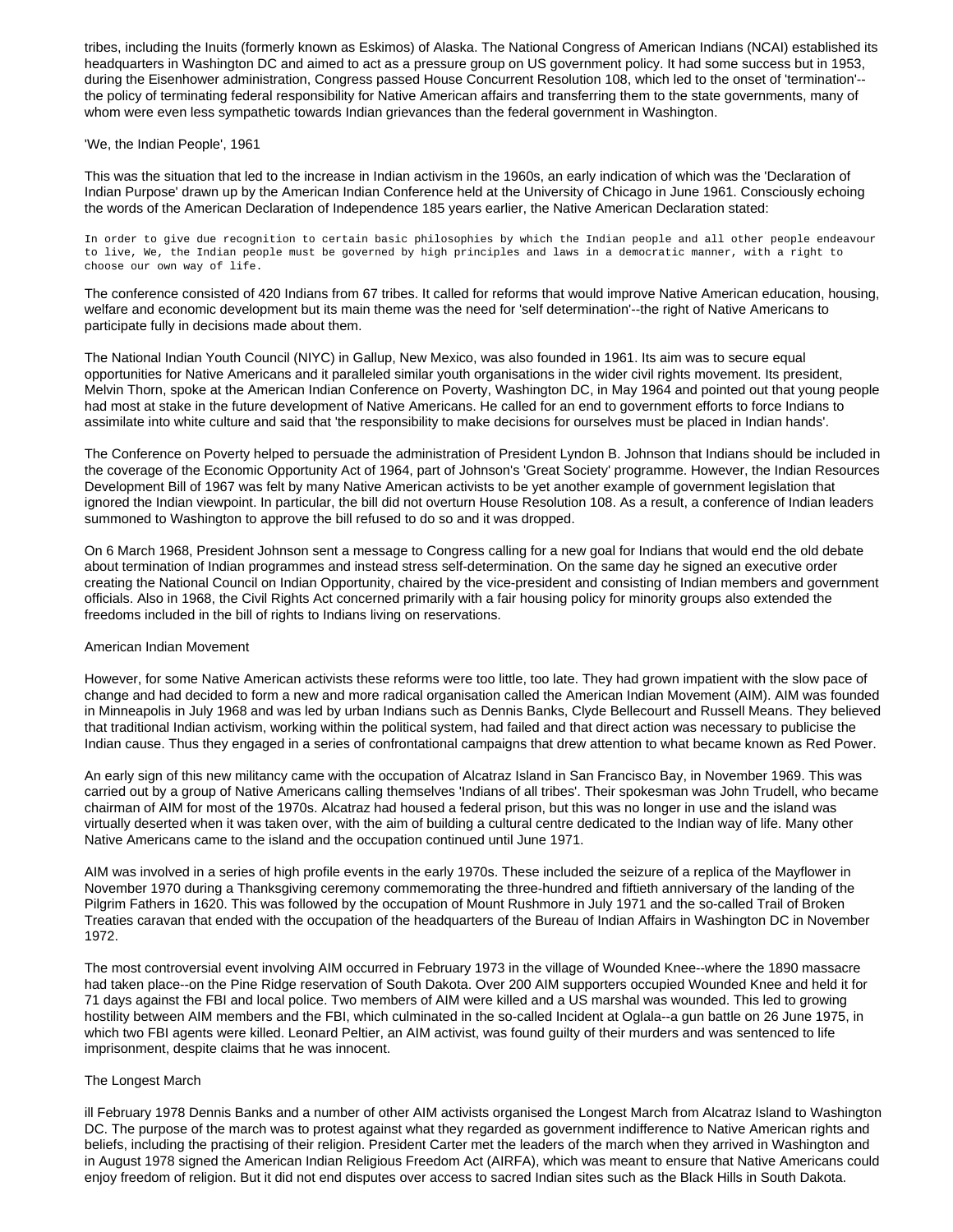Native American activism has continued unabated since the 1970s but without the same degree of drama as in those years. Organisations such as the NCAI, the NYIC and AIM still campaign energetically on issues such as disputed land ownership and fishing rights and the use of Indian mascots for sports teams. There is also a greater appreciation of Native American history and culture in the USA, symbolised by the magnificent new National Museum of the American Indian in Washington DC, opened in 2004. Some Native Americans are also much more prosperous than they have ever been, thanks partly to the establishment of casinos on a number of reservations.

However, the Native Americans remain a relatively small pressure group in US society. Their population has increased to 3 million, but this still amounts to only 1% of the total population of the USA. There is currently only one Native American member of Congress (from Oklahoma), compared with 43 black Americans and 26 Hispanics. In short, Native Americans still have a long way to go before they can hope to match the economic and political power of either of these ethnic groups in contemporary US society. In 2008, AIM organised a second Longest March, partly to protest about the continued imprisonment of Peltier. After 40 years in existence, some of AIM's objectives have been realised but many remained unfulfilled.

Key concept

Causation

Before you read this

You may not know much about the Civil Rights movement among the Native Americans, so for comparison look at the black Civil Rights movement. Why did it turn militant and how much did its militancy achieve? Then compare it with the situation described here.

Crazy Horse (1840-77): renowned warrior and member of the Oglala Sioux tribe. A leader of the Indian forces that defeated Custer at the Little Big Horn in 1876 but was killed while in US custody the following year.

Sitting Bull (1831-90): Sioux holy man and a leader of the Native American forces at the battle of the Little Big Horn. Killed in 1890 during a confrontation with government police.

George Custer (1839-76): made his name during the Civil War of 1861-65 as a brave and daring officer. He and his contingent of Seventh Cavalry were wiped out at the battle of the Little Big Horn in June 1876: 'Custer's last stand'.

Meriam Report: The Problem of Indian Administration, published in 1928, was a survey of conditions on Indian Reservations in 26 states, instigated in 1926 by Senator Hubert Work, secretary for the interior, financed by the Rockefeller Foundation and supervised by Lewis Meriam of the Institute for Government Research (Brookings Institution).

Great Society programme: aimed at prosperity, social improvement and civil rights reform, thus providing abundance and liberty for all, an end to poverty and racial injustice.

Trail of Broken Treaties caravan: in the summer of 1972, activist leaders met to plan a First Nations caravan from the west coast to Washington DC. They arrived in Washington just before the presidential election and ended up by occupying the Bureau of Indian Affairs.

**Questions** 

\* Why did white Americans feel the need to force Native Americans to assimilate?

\* In the light of the 1968 Civil Rights Act, was there any need for AIM?

\* To what extent is the relative failure of the American Indian movement the result of concentrating too heavily on symbols and issues from the past?

## Key points

\* The westward movement of settlement across the USA inevitably clashed with the Indian way of life and led to events such as the Trail of Tears in the 1830s. The battle (or massacre) of Wounded Knee in 1890 marked the end of Native American military resistance. Thereafter the official US government policy was one of enforced assimilation.

\* Native American Indians were eventually given US citizenship in 1924 but, like other minority ethnic groups, they did not enjoy full civil rights or equal economic opportunities. Native Americans were at the bottom of US society in terms of poverty, unemployment and life expectancy.

\* House Concurrent Resolution 108 in 1953 introduced a policy of 'termination'--the ending of the relationship between the federal government and the tribes. This worsened the position of the Native Americans.

\* There was some improvement in their fortunes in the 1960s, especially with the introduction of the Economic Opportunity Act of 1964. However, there was growing frustration with policies being determined in Washington DC without proper consultation with the Native Americans themselves.

\* In 1968, this frustration led to the founding of the American Indian Movement (AIM), which adopted more radical tactics to draw attention to the plight of the Native Americans. Events such as the occupation of Alcatraz Island in 1969 and of Wounded Knee in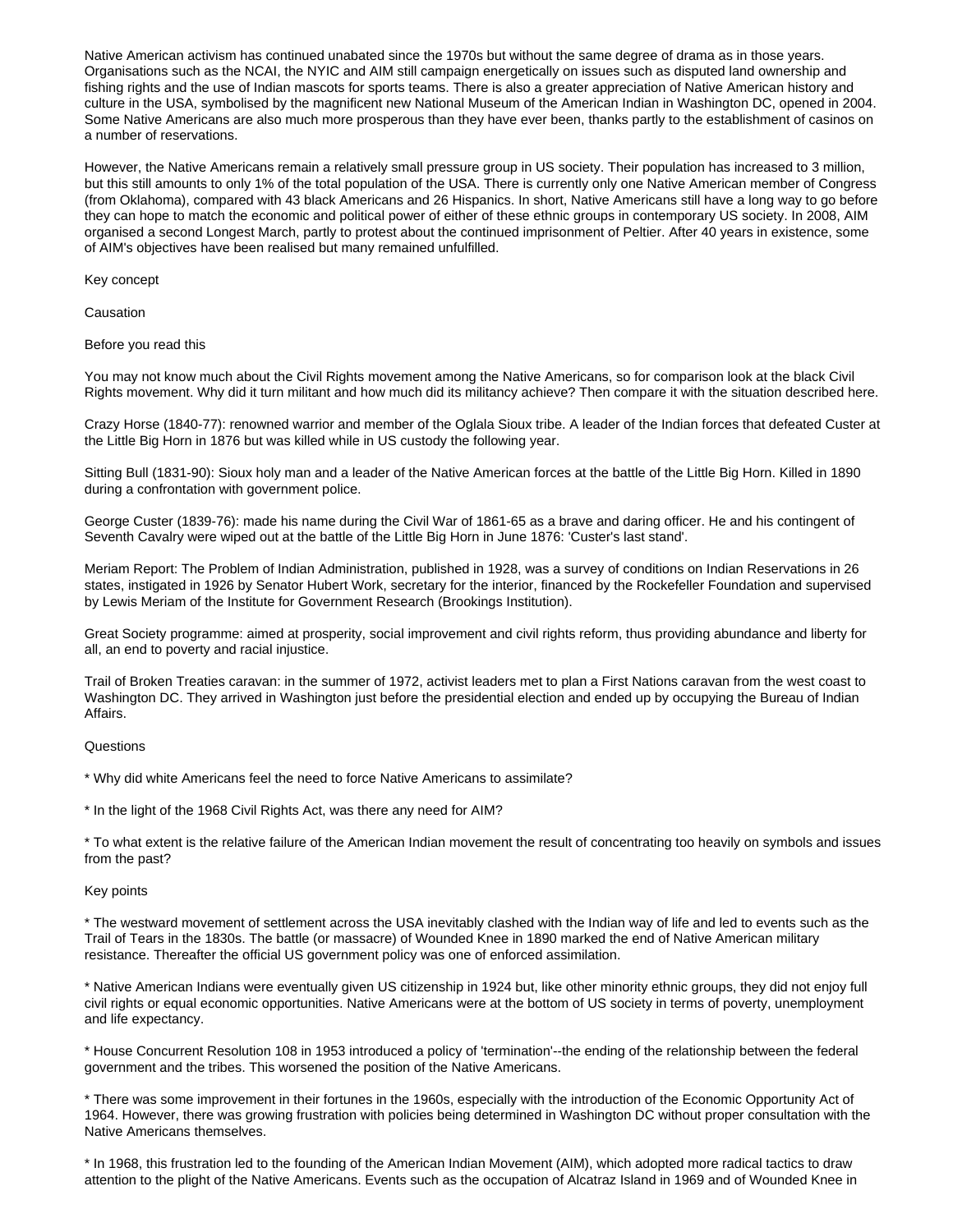1973 were examples of the greater militancy associated with the Red Power movement.

\* There has been some improvement in the economic position of the Native Americans since the 1970s, chiefly associated with the income from casinos on the reservations. But the Native Americans are still one of the most disadvantaged minority groups in US society today.

Recent Native American activists

Dennis Banks (b. 1932)

Author, teacher and leader. A member of the Ojibwe people, born on Leech Lake reservation in Minnesota. Founder member of the American Indian Movement in 1968. Took part in the occupation of Alcatraz 1969-71. Organiser of the 1972 Trail of Broken Treaties and the occupation of the Bureau of Indian Affairs in Washington DC. Leader of the AIM occupation of Wounded Knee, 1973. Helped to organise the Longest Walks from Alcatraz to Washington DC in 1978 and 2008.

## Clyde Bellecourt (b. 1936)

Leading civil rights activist. An Ojibwe born on the White Earth reservation in Minnesota. As a young man, he was involved in petty crime and sent to prison for robbery in 1962. Helped to organise AIM in 1968. Took part in the Trail of Broken Treaties and the occupation of the Bureau of Indian Affairs in 1972 and of Wounded Knee in 1973. Still active in opposing the use of Indian mascots in sport and advertising.

## Vine Deloria Jr (1933-2005)

Author, historian and theologian. Born in South Dakota near the Oglala Sioux reservation at Pine Ridge, scene of the Wounded Knee occupation in 1973. The son and grandson of Episcopalian ministers, he was influenced by Christianity as well as Indian religious beliefs. Executive director of the National Congress of American Indians, 1964-67. In Custer Died For Your Sins he wrote that, 'Custer was the Adolf Eichmann of the Plains'. He is usually credited with having coined the term 'Red Power' in the 1960s.

## Russell Means (b. 1939)

Author, actor and activist. An Oglala Sioux born on the Pine Ridge reservation in South Dakota. One of the founders of AIM in 1968, he took part in the occupation of Alcatraz Island in 1969. Involved in the occupation of Mount Rushmore in 1971 and of the Bureau of Indian Affairs in 1972. A leader of the Wounded Knee campaign in 1973 and joined the Longest Walk in 1978. He has appeared in a number of films, including The Last of the Mohicans (1992).

## Leonard Peltier (b. 1942)

Activist and member of AIM. Spent his early years on the Turtle Mountain reservation in North Dakota. Involved in the events at Wounded Knee between 1973 and 1975, in prison since 1977 for the murder of the two FBI agents killed in the Incident at Oglala. A documentary arguing for Peltier's innocence was made in 1991. He is regarded as a prisoner of conscience by AIM activists, who are still campaigning for his release.

## John Trudell (b. 1946)

Author, musician and actor. Son of a Santee Sioux father and a Mexican mother, born on the Santee reservation near Omaha, Nebraska. Involved in the occupation of Alcatraz Island in 1969 and a leading AIM activist in the 1970s. His pregnant wife and three young children were killed in a suspected arson attack in 1979. He took part in the 1992 film Thunderheart, based on the occupation of Wounded Knee. A documentary called Trudell was made about his life in 2005.

## Weblink

Native Americans are well served on the web. An excellent website linked to a PBS documentary about the Alcatraz occupation, with pictures, reading and links, is available at: www.pbs.org/itvs/alcatrazisnotanisland/ nativeland.html.

AIM has a good website at: www.aimovement.org/. Click on the 'Archives' section; it even has Leonard Peltier's e-mail address, so you can get in touch.

The best resource for Native Americans is the Smithsonian Institute, which has an excellent site at: www.nmai.si.edu/index.cfm. You should also explore the index of Native American material on the web at: www.hanksville.org/NAresources/. There is good footage of the Wounded Knee occupation on www.youtube.com.

For balance, see the authorities' point of view at: www.usmarshals.gov/history/ wounded-knee/index.html.

## Further reading

Brown, D. (2001) Bury My Heart at Wounded Knee: An Indian History of the American West, Holt Publishing. First published in 1970, this book gave a Native American perspective on the history of the American West between 1860 and 1890 and is now the bestselling work on the subject.

Deloria, V. (1988) Custer Died For Your Sins: An Indian Manifesto, University of Oklahoma Press. Again originally published in 1970,